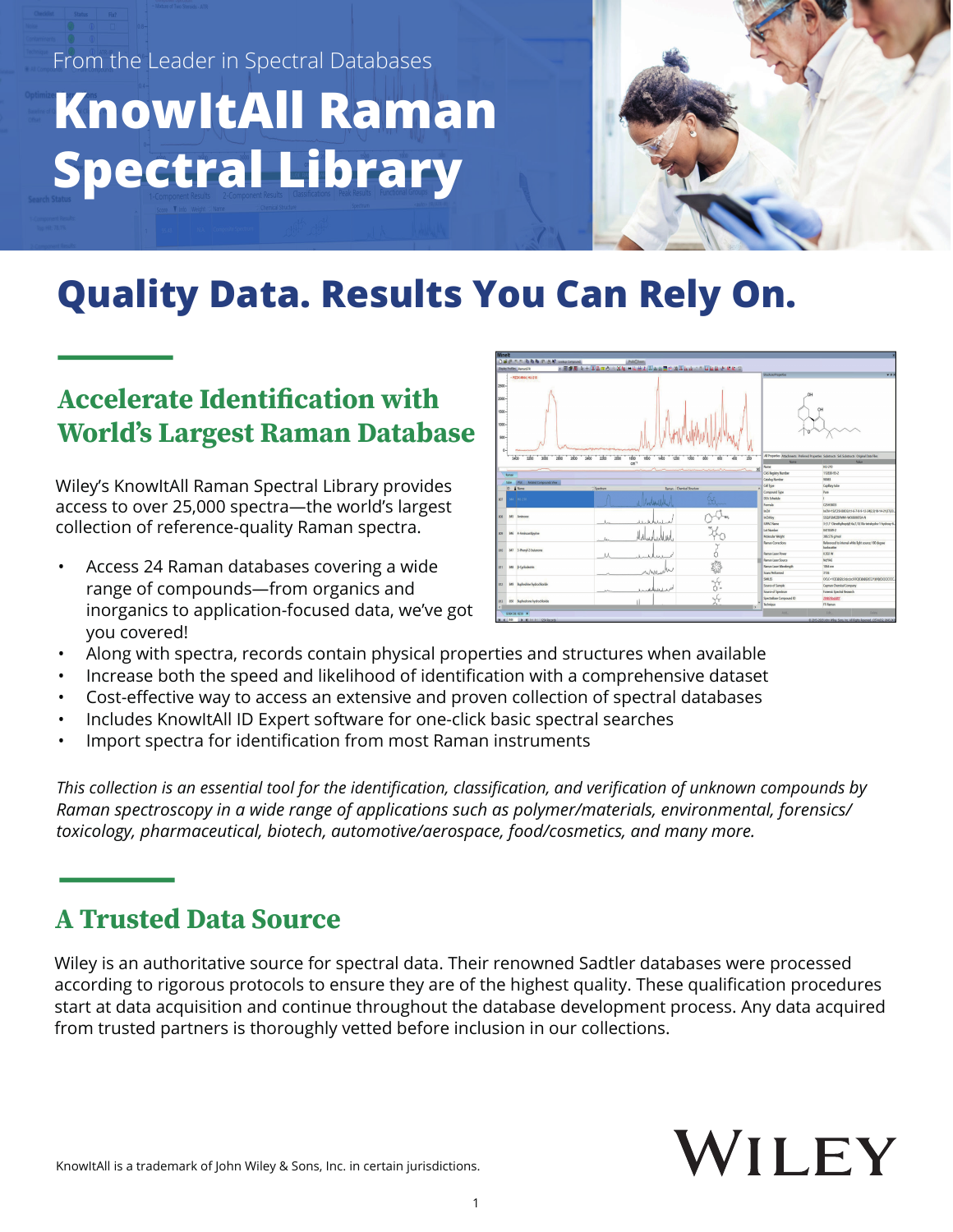#### **Includes Access to the These Databases**

- Raman Sadtler Controlled & Prescription Drugs 1 Wiley
- Raman Sadtler Controlled & Prescription Drugs 2 Wiley
- Raman Sadtler Controlled & Prescription Drugs 3 Wiley
- Raman Sadtler Flavors & Fragrances Wiley
- Raman Sadtler Inorganics Wiley
- Raman JASCO Raman Library
- Raman Sadtler Nutraceuticals Wiley
- Raman Sadtler Organometallics Wiley
- Raman Sadtler Polymers & Monomers (Basic) 1 Wiley
- Raman Sadtler Polymers & Monomers (Basic) 2 Wiley
- Raman Sadtler Polymers & Processing Chemicals Wiley
- Raman Sadtler Standards 1 Wiley
- Raman Sadtler Standards 2 Wiley
- Raman Sadtler Standards 3 Wiley
- Raman Sadtler Standards 4 Wiley
- Raman Sadtler Standards 5 Wiley
- Raman Sadtler Standards 6 Wiley
- Raman Sadtler Standards 7- Wiley
- Raman Biomaterials HORIBA
- Raman Forensic HORIBA
- Raman Minerals HORIBA
- Raman Minerals (FT) HORIBA
- Raman Semiconductor Materials HORIBA
- Raman Sigma-Aldrich Library of Raman Spectra Wiley

# **Additional Information Included**

When it comes to spectral analysis, the more data you have the better. KnowItAll spectral databases provide much more information than simply the spectrum. Records include the following valuable details when available:

- -
- Name Instrument Chemical Structure
- 
- 
- Source of Sample Molecular Formula & Weight Chemical & Physical Properties

#### **Save Time & Resources**

The KnowItAll Raman Spectral Library is the most affordable way to access Wiley's entire collection of Raman data. Purchasing each database individually on a perpetual basis can be cost prohibitive and the data remains static. With an annual subscription, researchers can access all Wiley's Raman spectra at a fraction of the cost—plus get access to any updates. And with this much data, your laboratory can ultimately analyze samples faster and save valuable research time.